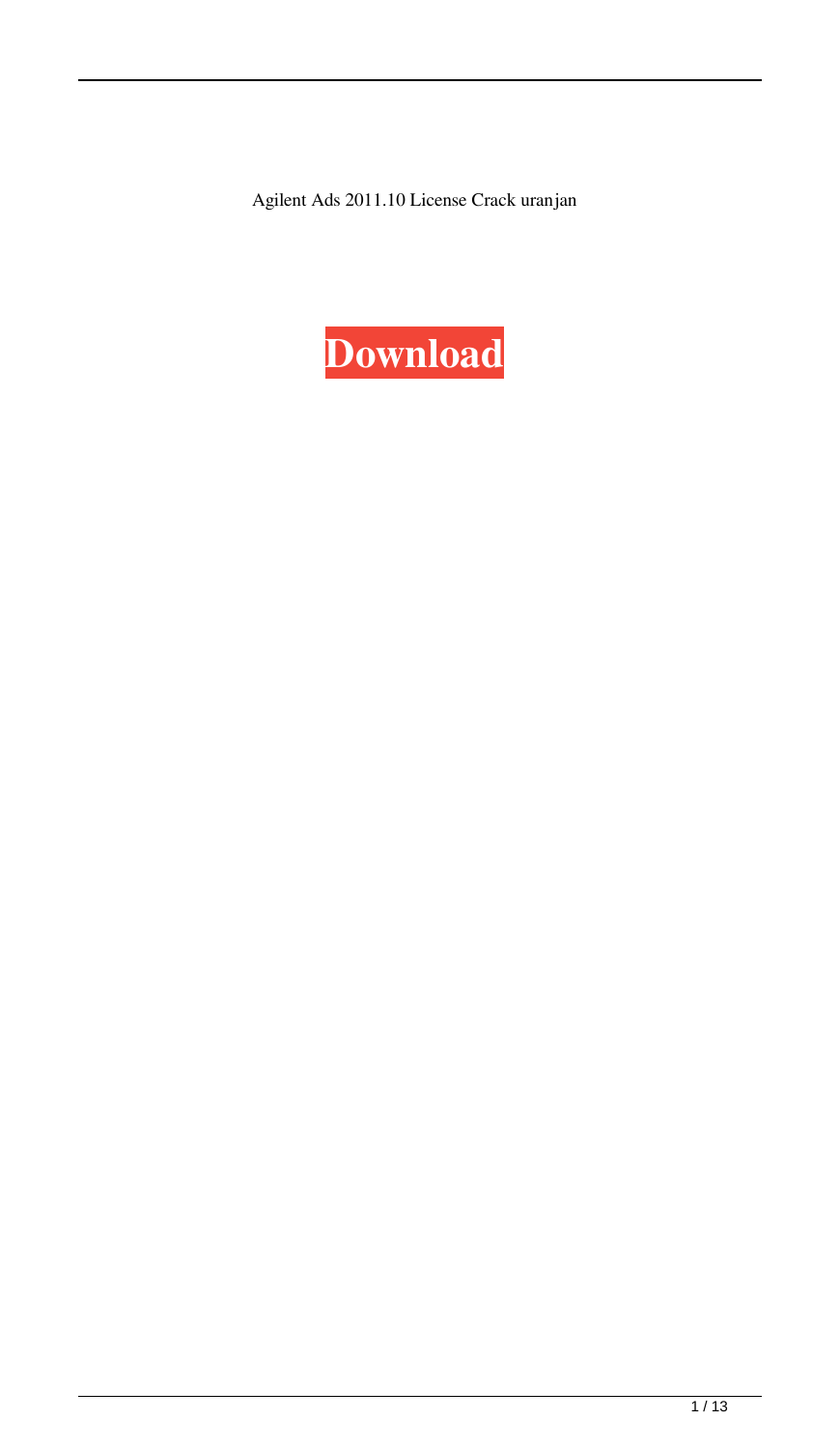for several hours. It reported a permission error when I tried to load the data. Could this be related to one of the newest versions of the software? A: I have figured it out, when I have removed the lmfdb\_v2.zip, the program did not report any errors. UW-Madison commits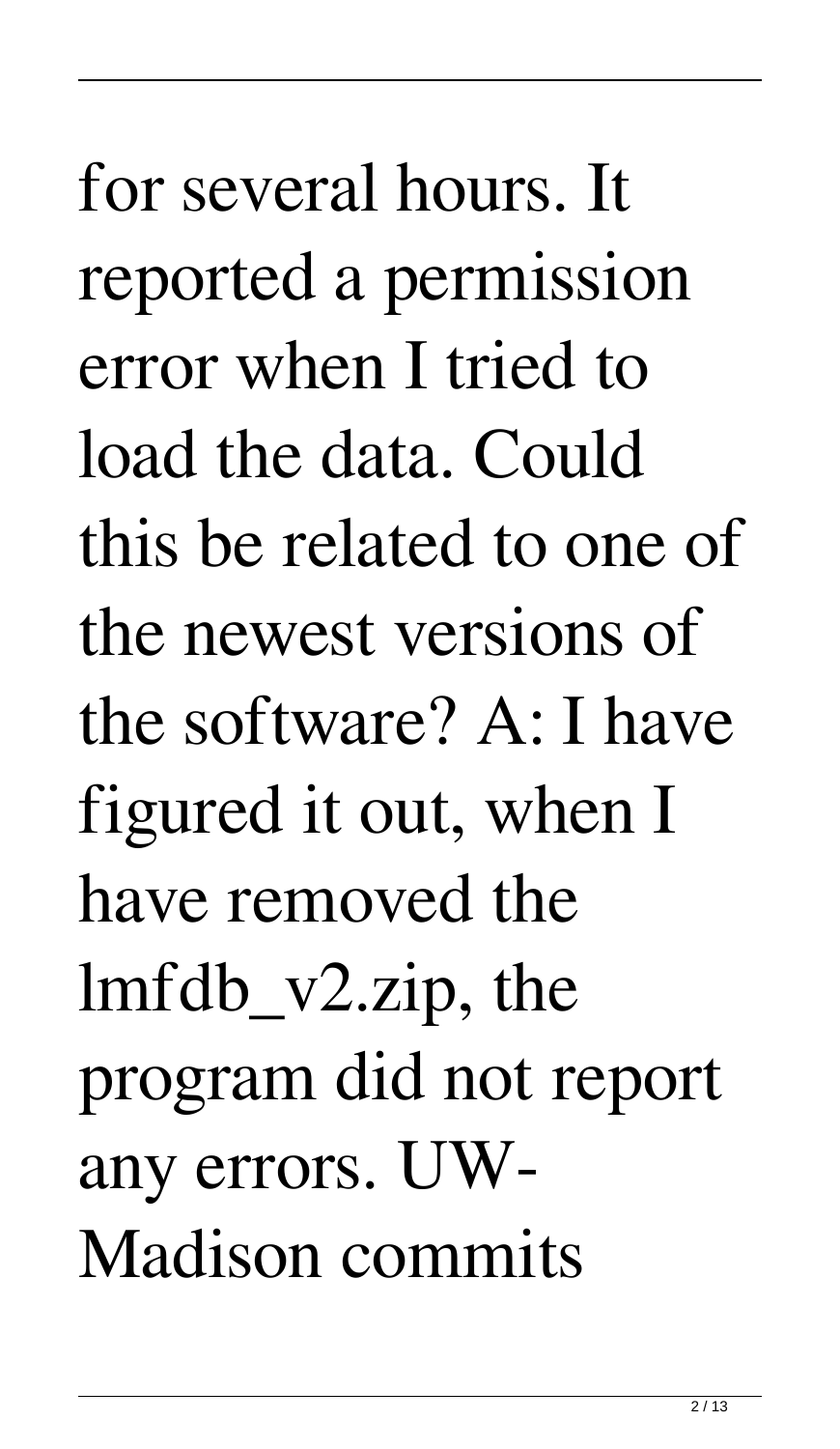\$14M to school construction MADISON — Nearly \$14 million in state grants will help pay for construction projects at the University of Wisconsin-Madison and six other universities across the state. UW-Madison will receive \$5.2 million in state funds that can be used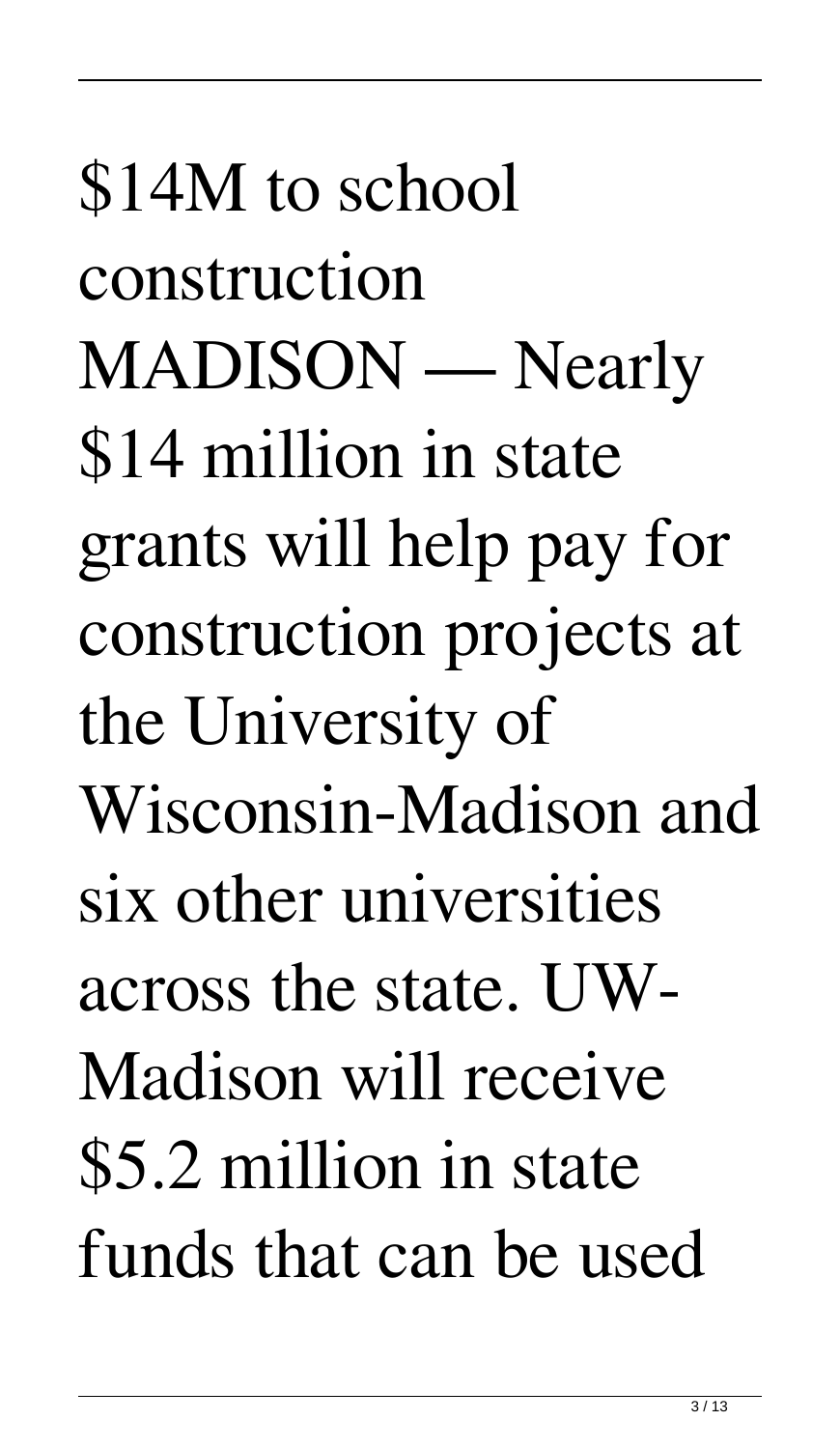for capital construction, including student housing, scholarships, dining halls, theaters and athletic facilities, Chancellor Phyllis Wise announced Tuesday. The Chancellor's Grant Program provides funds to support capital projects across the state. The University of Wisconsin System will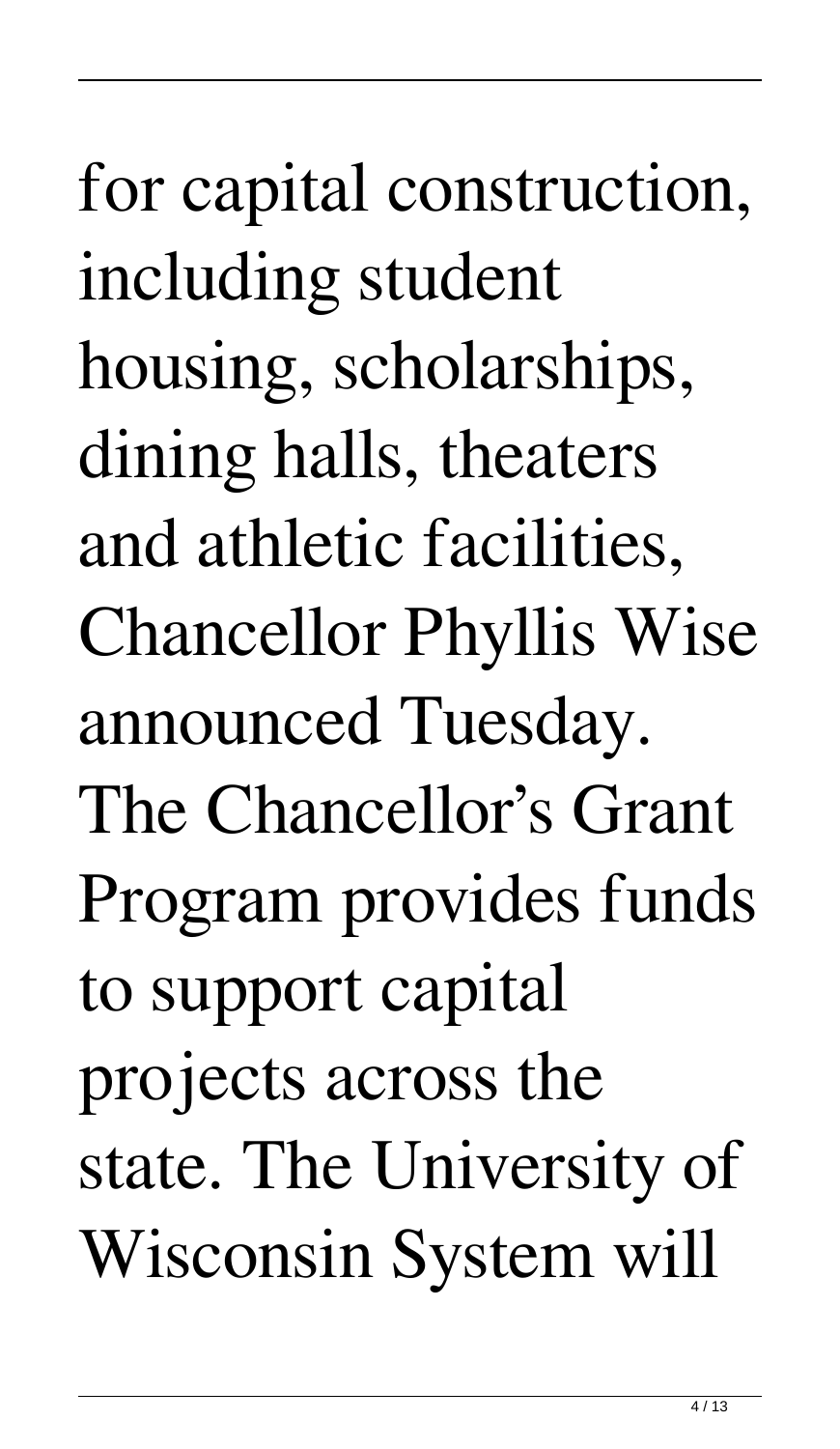receive a total of \$68.2 million to finance construction projects at universities and the Wisconsin Technical College System. Each of the 10 universities, as well as the technical college system, will receive up to \$2 million from the state, but Madison will get the largest allocation of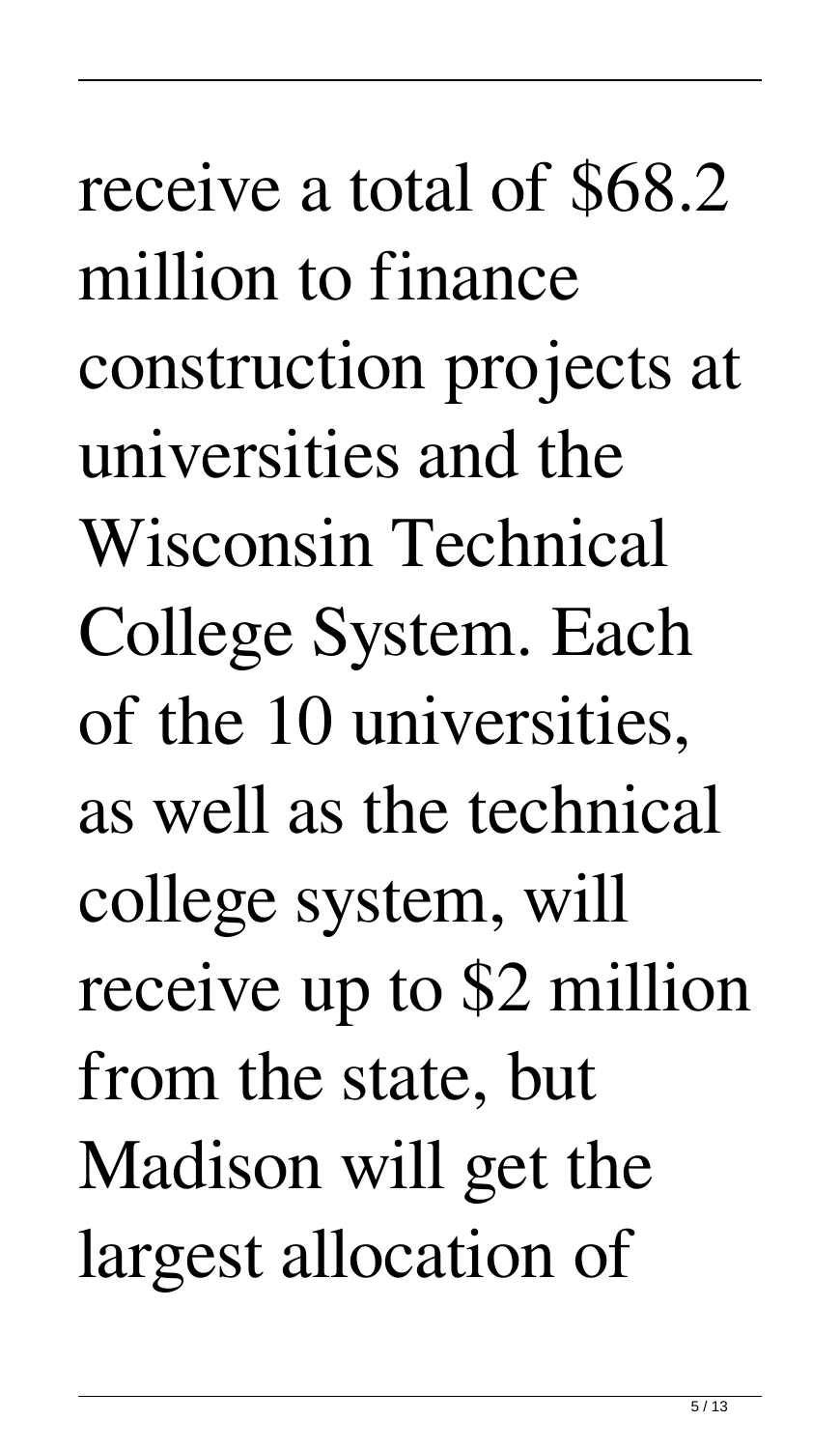funds, Wise said. She said it reflects the size of the UW-Madison campus. The Chancellor's Grant Program had a successful first year, Wise said, as only about half of the projects received approval. Wise said she expects this year will be similar, and that there could be even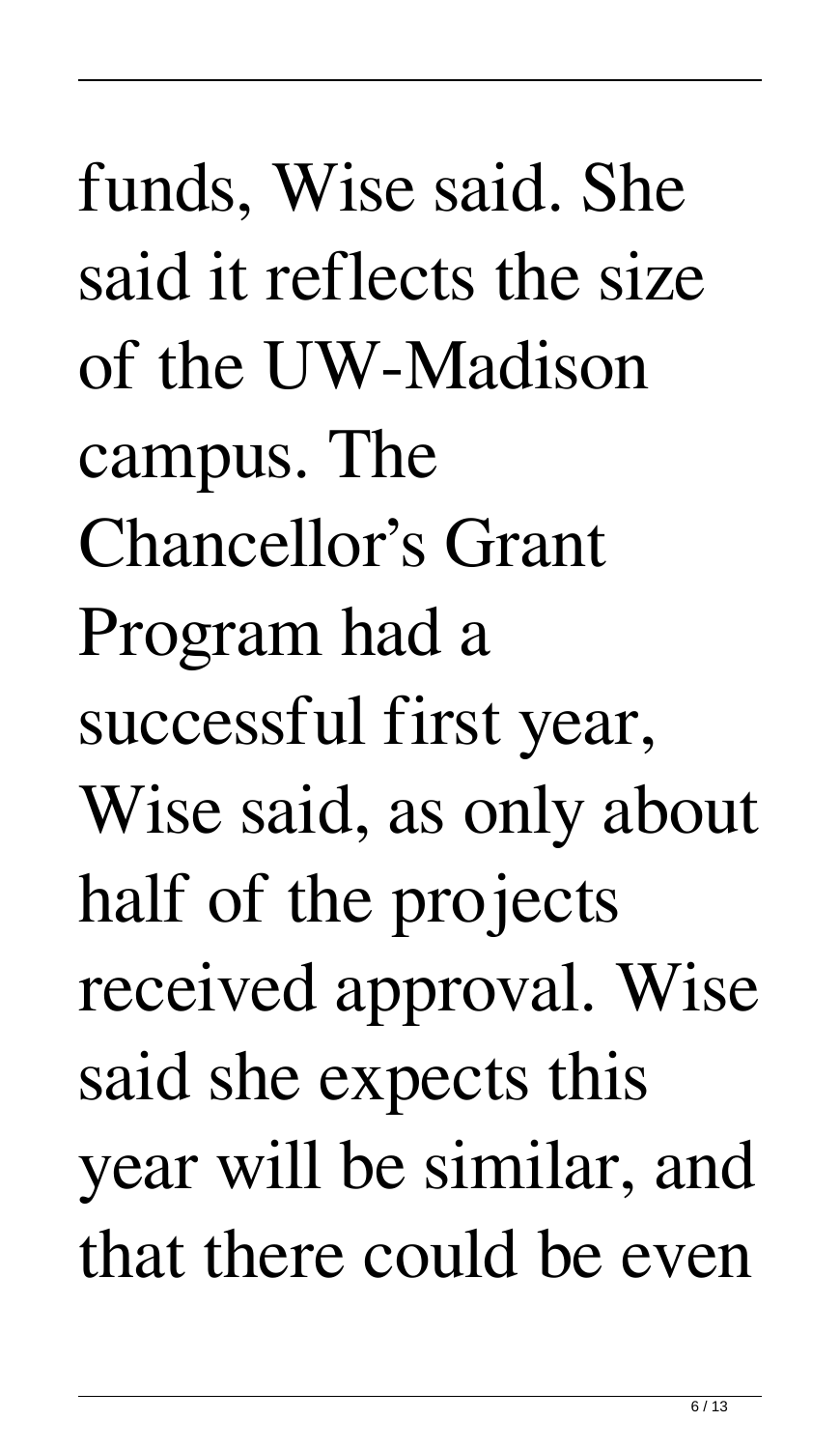more grants coming in. The Chancellor's Grant Program is designed to encourage universities to build facilities on campus, Wise said. "It's good for the university, it's good for the students, and it's good for the taxpayer," she said. Wise said the money could be used for any type of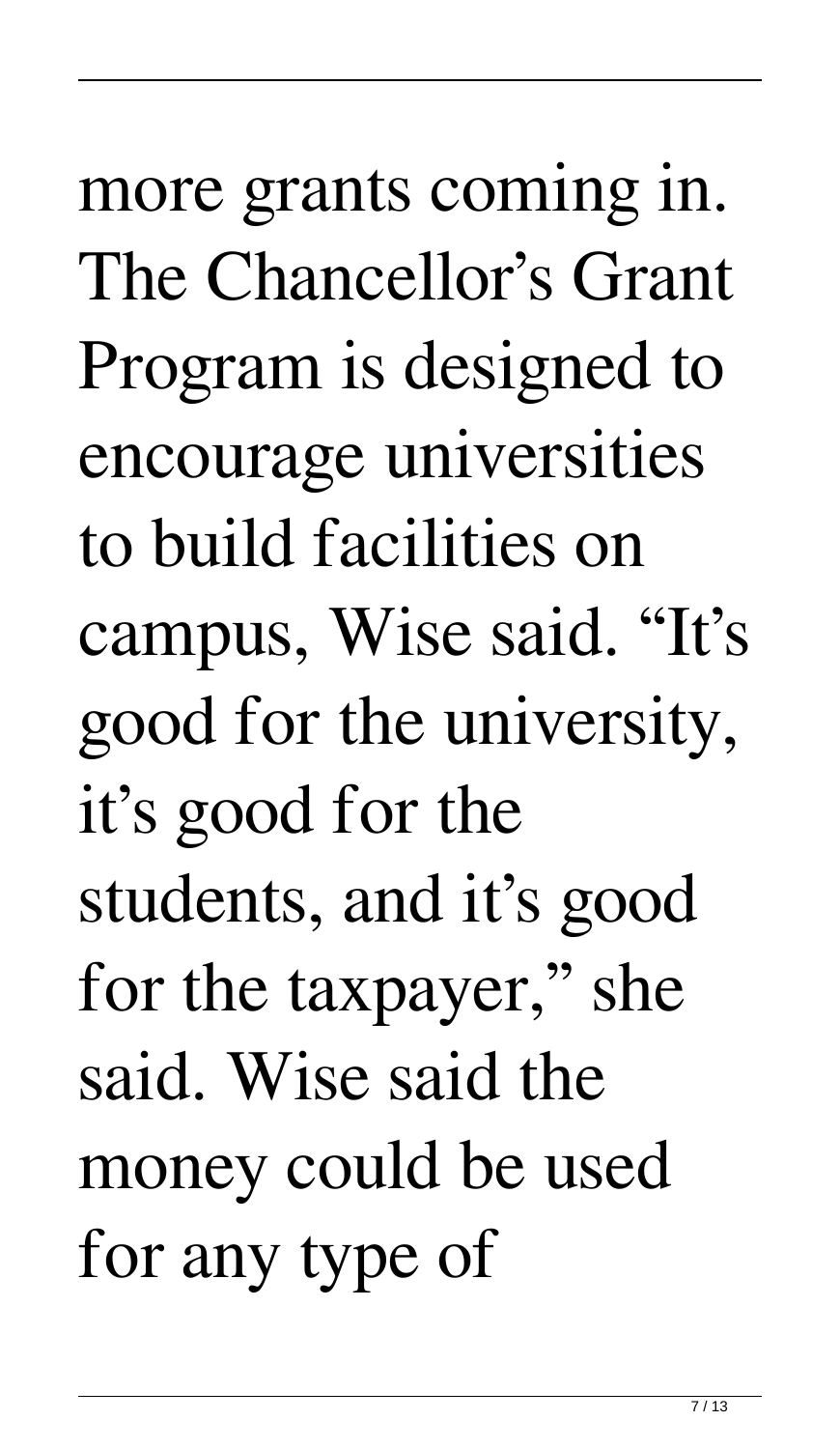construction projects, including bathrooms, offices, classrooms and athletic facilities. The chancellor said the program also provides a way to help out underfunded schools. "When we've talked about the budget situation in the state, we've also talked about the fact that some of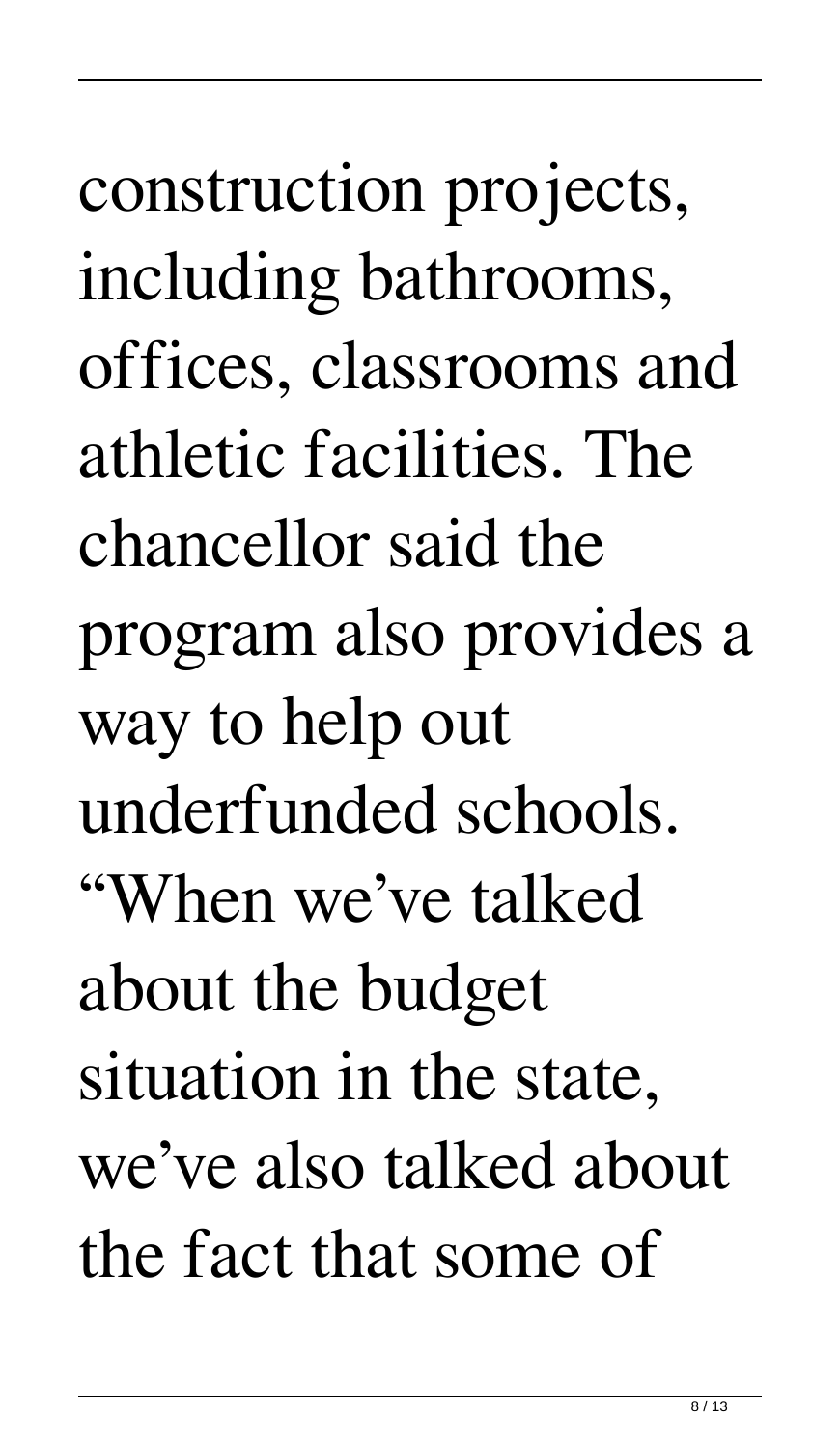the state universities are not being adequately supported," she said. Madison would not receive any new state money for scholarships or student housing this year. That will only come from gifts from alumni and the community, Wise said. To close the gap for the program, the university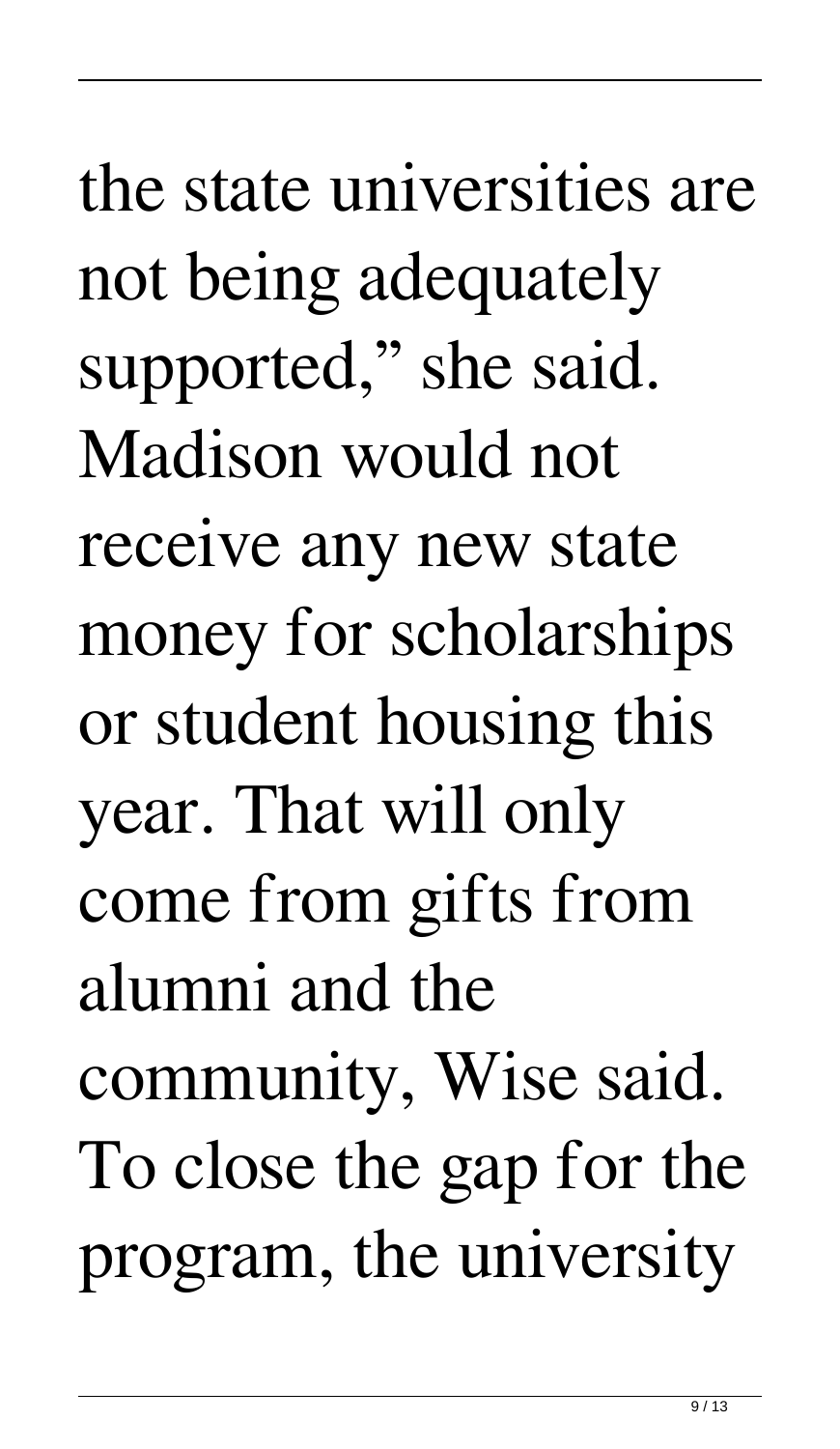## raised \$5 million from its foundation last year,

28 Apr 2013  $\hat{a} \in$ " **Cracked** Software/software Cracks/dongle Cracks/warez Cd ... Agilent SystemVue 2011.10 Win32 1CD ... Licensing(Scl) v1.2 for WinNT 1CD... Licensing(Scl) v1.0 for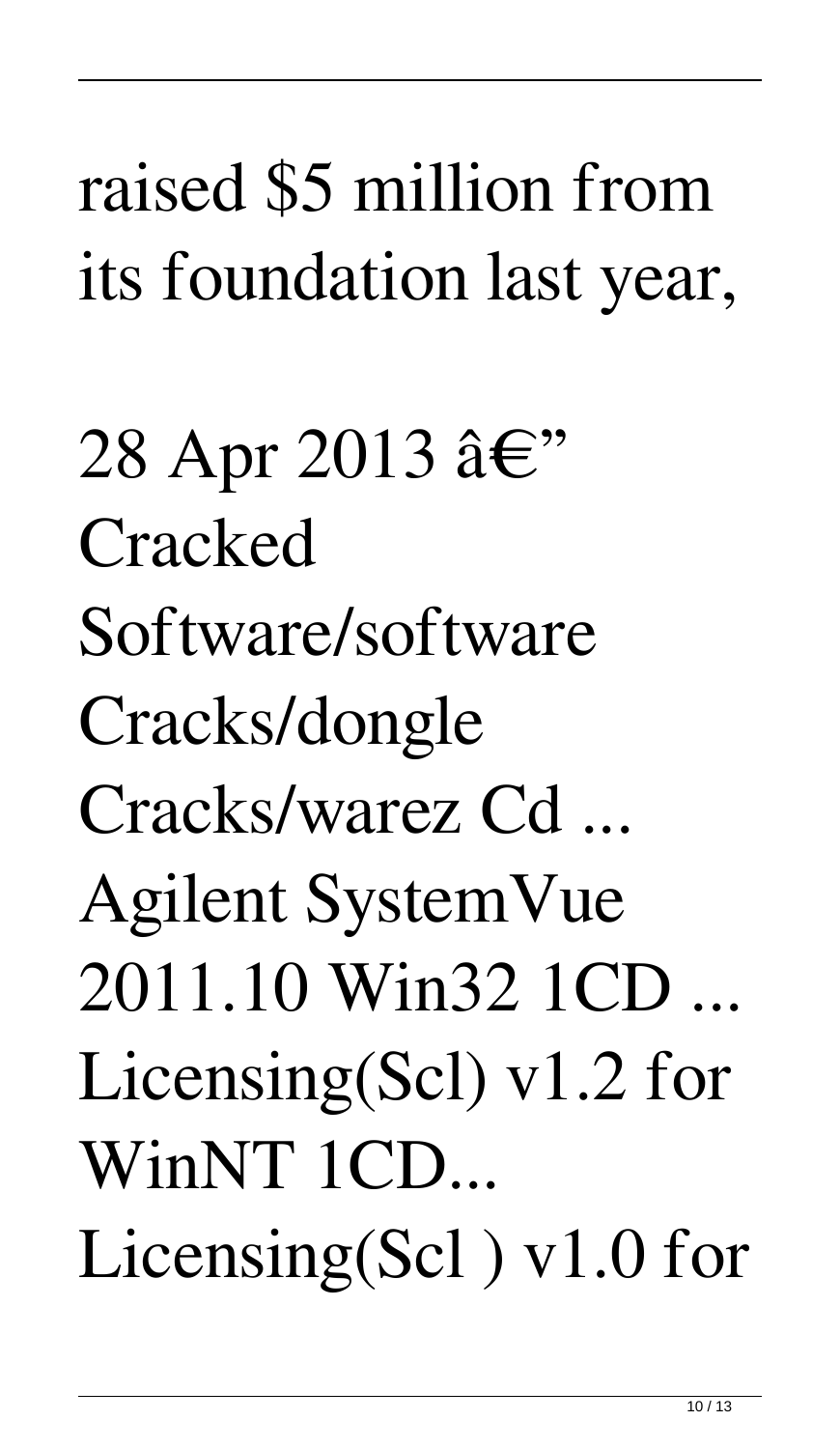$WinNT$  4x 1 $CD$  ... WinNT 4x, XP, Vista, Server 2003, Server 2008, Seven (x32 ... WinNT 4x, XP, Vista, Server 2003, Server 2008, Seven (x32), Seven (x64, x32), Server 2008, Server 2008, Seven (x32). WinNT 4x (x32) WinNT 4x (x64). Vista (32-bit), Vista (64-bit),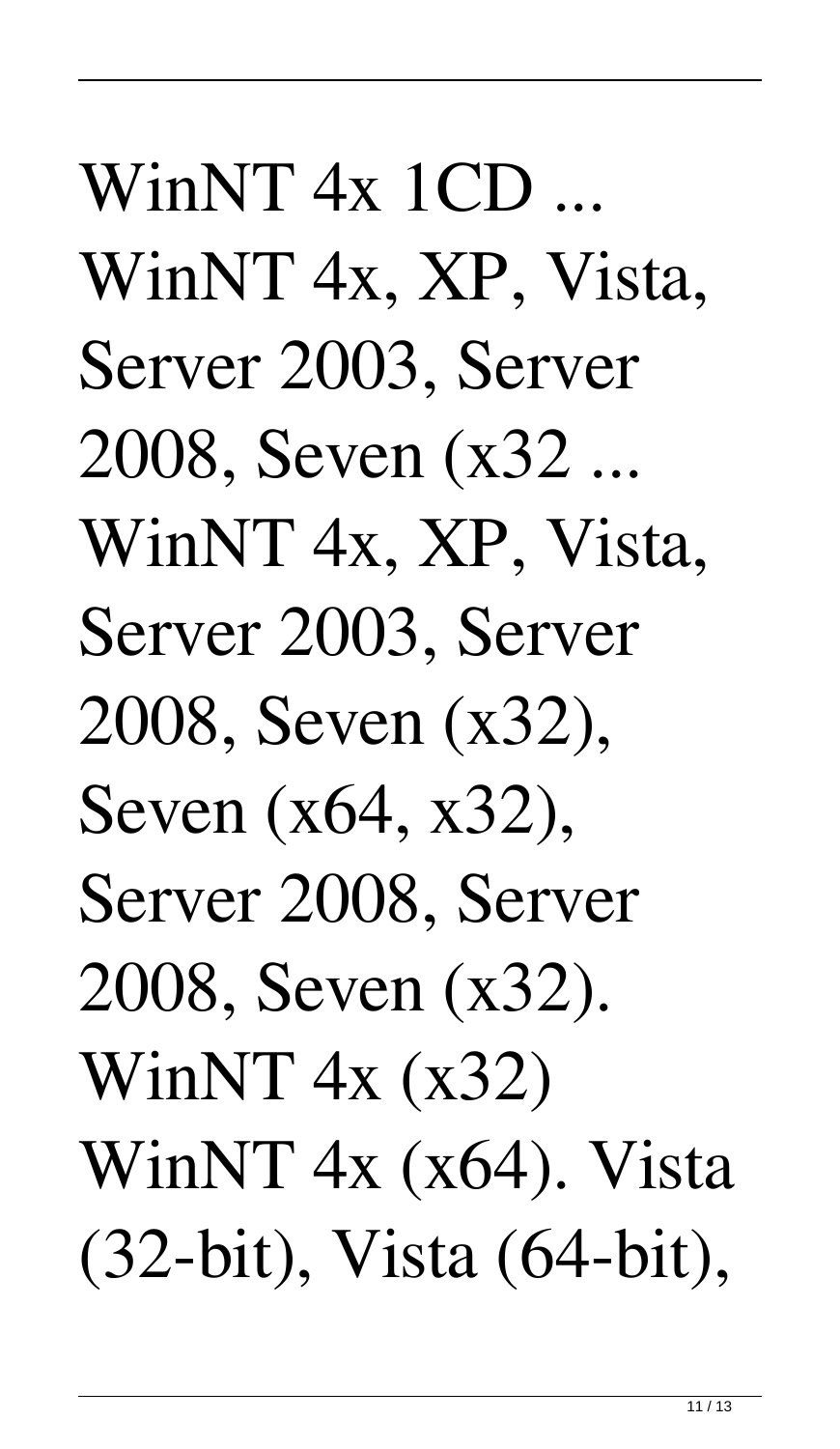Vista (64-bit), 7 (32-bit), 7 (64-bit), 7 ... Download crack for wintools Download. WinNT 4x, XP, Vista, Server 2003, Server 2008, Seven (x32), Seven (x64, x32), Server 2008, Server 2008, Seven (x32 fffad4f19a

[Cheat Engine Script Not Activating](https://docs.google.com/viewerng/viewer?url=demo.funneldrivenroi.com/council/upload/files/2022/05/oBPMdrE7Ek1QKyMSqMAg_13_3b32d002d9fe699ff384b38ab3eaf028_file.pdf) [HD Online Player \(tesoro del amazonas 1080p 40golkes\)](https://docs.google.com/viewerng/viewer?url=facepager.com/upload/files/2022/05/t1jurk5zRpiZzno9rus4_13_3b32d002d9fe699ff384b38ab3eaf028_file.pdf) [minecrafttexturepackwithnudepaintings](https://beta.pinoysg.net/upload/files/2022/05/kx9NOH2JcJvmoWKwnd3b_13_d548dbb3646c3f7dd039850a11a91a24_file.pdf) [Feedsoft Professional 3.19 22](https://docs.google.com/viewerng/viewer?url=axisflare.com/upload/files/2022/05/kyDuPuZ9AVLDLHTXsVj5_13_3b32d002d9fe699ff384b38ab3eaf028_file.pdf)